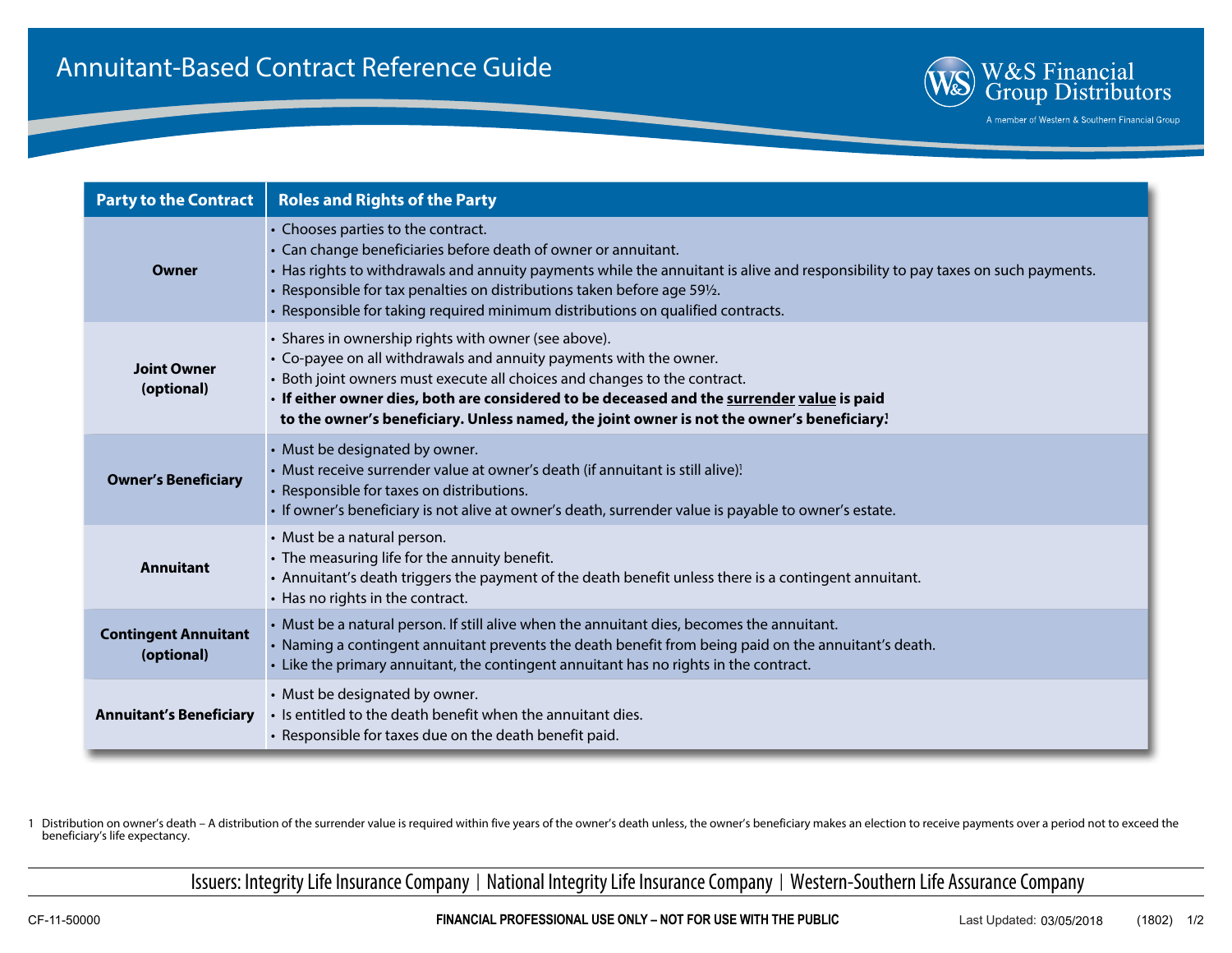## Annuitant-Based Contract Reference Guide

#### To ensure spousal continuation:

- The owner and the annuitant must be the same person.
- The spouse must be named as the owner's sole beneficiary and the annuitant's sole beneficiary.
- No contingent annuitant and no joint owner should be named.

| <b>Sample Owner Objectives</b>                                                                            | Owner          | <b>Annuitant</b> | Owner and Annuitant's<br><b>Primary Beneficiary</b> |
|-----------------------------------------------------------------------------------------------------------|----------------|------------------|-----------------------------------------------------|
| Husband wants to maintain control of contract with the death benefit payable to wife.                     | <b>Husband</b> | <b>Husband</b>   | Wife                                                |
| Wife wants to maintain control of contract with the death benefit payable to child.                       | Wife           | Wife             | Child                                               |
| Husband and wife want a trust as owner with the death benefit payable to the trust<br>at husband's death. | Trust          | <b>Husband</b>   | <b>Trust</b>                                        |

# *Your Representative W&S Financial Group Distributors*

In the case of joint owners, the distribution requirements are applied at the first death.

The tax and legal information presented summarizes our understanding and interpretations of current tax and other laws, regulations and administrative interpretations as they apply to annuity contracts issued by Integrity Insurance Company, Cincinnati, OH, and National Integrity Life Insurance Company, Greenwich, NY. Integrity operates in DC and all states, except NY, where National Integrity operates. W&S Financial Group Distributors, Inc. an affiliated agency of the issuer. Issuer has sole financial responsibility for its products. All companies are members of Western & Southern Financial Group. Product approval, availability and features may vary by state. financial professional for details and limitations. Payment of benefits under the annuity contract is the obligation of, and is quaranteed by, the insurance company issuing the annuity. Guarantees are based on the claims-p ability of the insurer. Products are backed by the full financial strength of Integrity and National Integrity.

This chart is not exhaustive. The summary is informational only and should not be construed as providing individual tax or legal advice. Integrity and National Integrity urge customers to consult their own attorney, accoun tax advisor for information concerning their own particular situation. Please call the Sales Desk with any questions.

|  | No bai<br>anter | NOT<br>aenosi. | : value<br>גע מאחו ייד<br>Ma | insurec | ıaencı<br>'nsurer<br>αον<br>NOT<br>. |
|--|-----------------|----------------|------------------------------|---------|--------------------------------------|
|--|-----------------|----------------|------------------------------|---------|--------------------------------------|

© 2018 Western & Southern Financial Group. All rights reserved.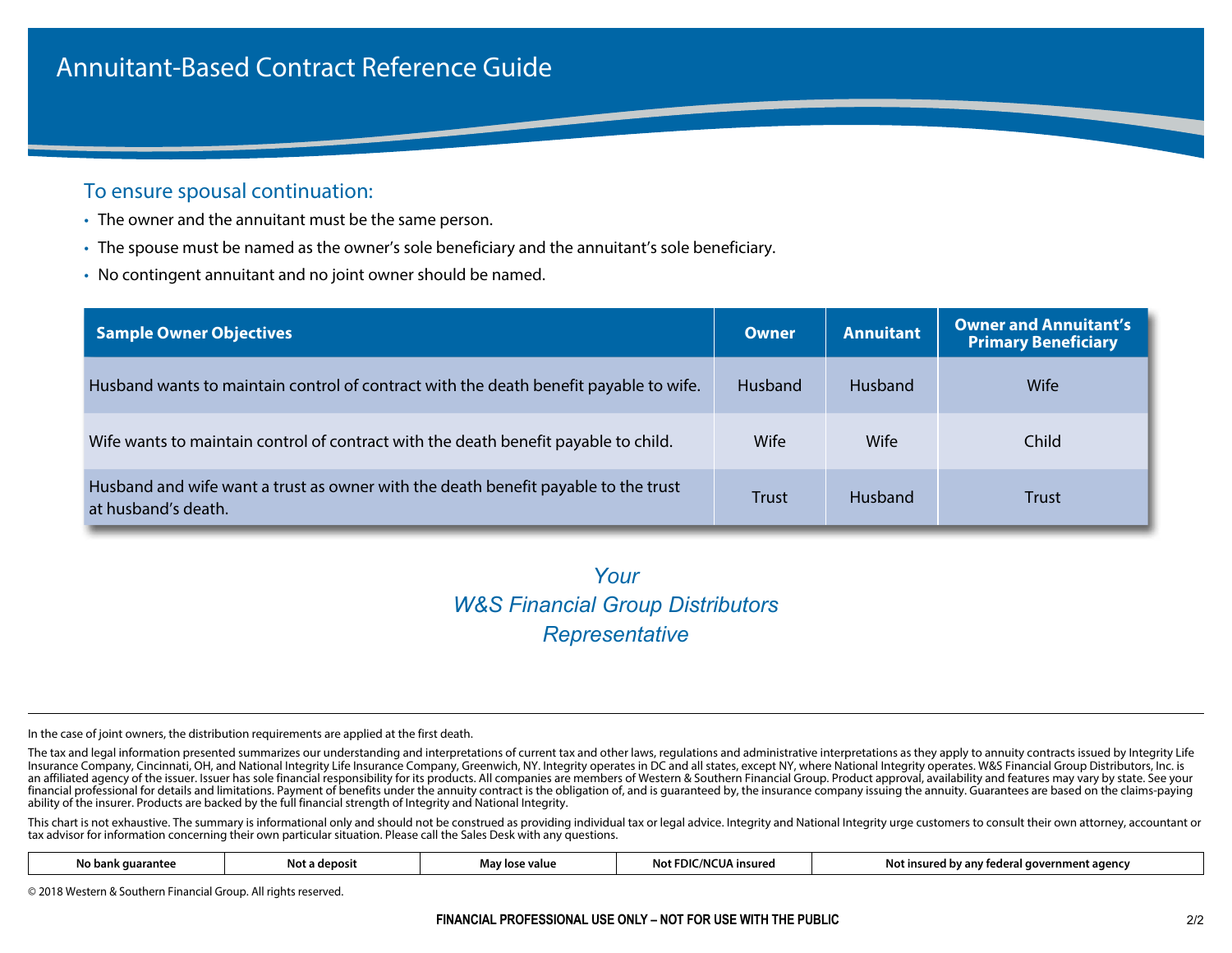

A member of Western & Southern Financial Group

| <b>Party to the Contract</b>     | <b>Roles and Rights of the Party</b>                                                                                                                                                                                                                                                                                                                                                                            |
|----------------------------------|-----------------------------------------------------------------------------------------------------------------------------------------------------------------------------------------------------------------------------------------------------------------------------------------------------------------------------------------------------------------------------------------------------------------|
| Owner                            | • Chooses parties to the contract.<br>• Can change beneficiaries before death.<br>• Has rights to withdrawals and may receive annuity payments. Also has the responsibility to pay taxes on such payments.<br>• Responsible for tax penalties on distributions taken before age 59 <sup>1</sup> / <sub>2</sub> .<br>. Responsible for taking required minimum distributions on qualified contracts such as IRA. |
| <b>Joint Owner</b><br>(optional) | • Shares in ownership rights with owner (see above).<br>• Co-payee on all withdrawals and annuity payments with the owner.<br>• Both joint owners must execute all choices and changes to the contract.<br>• Owner and joint owner are automatically each others' first beneficiary.<br>• If either owner dies, the death benefit is paid to the surviving owner.                                               |
| <b>Beneficiary</b>               | • Must be designated by owner.<br>• Receives death benefit at owner's death if no surviving joint owner.<br>• Responsible for taxes on distribution of death benefit.<br>• If no beneficiary is alive at owner's death, the death benefit is payable to owner's estate.                                                                                                                                         |
| <b>Annuitant</b>                 | • Must be a natural person.<br>• The measuring life for the annuity benefit and contract maturity date!<br>• If owner is not a human being (such as a trust), the death of the annuitant will be considered death of the owner?<br>• Has no rights in the contract.                                                                                                                                             |

1 Except for Acclaim and Horizon that use the owner as the measuring life.

2 Except for MultiRate that pays at the death of beneficial owner. If there is no beneficial owner, the death benefit is paid on the death of the annuitant.

Issuers: Integrity Life Insurance Company | National Integrity Life Insurance Company | Western-Southern Life Assurance Company